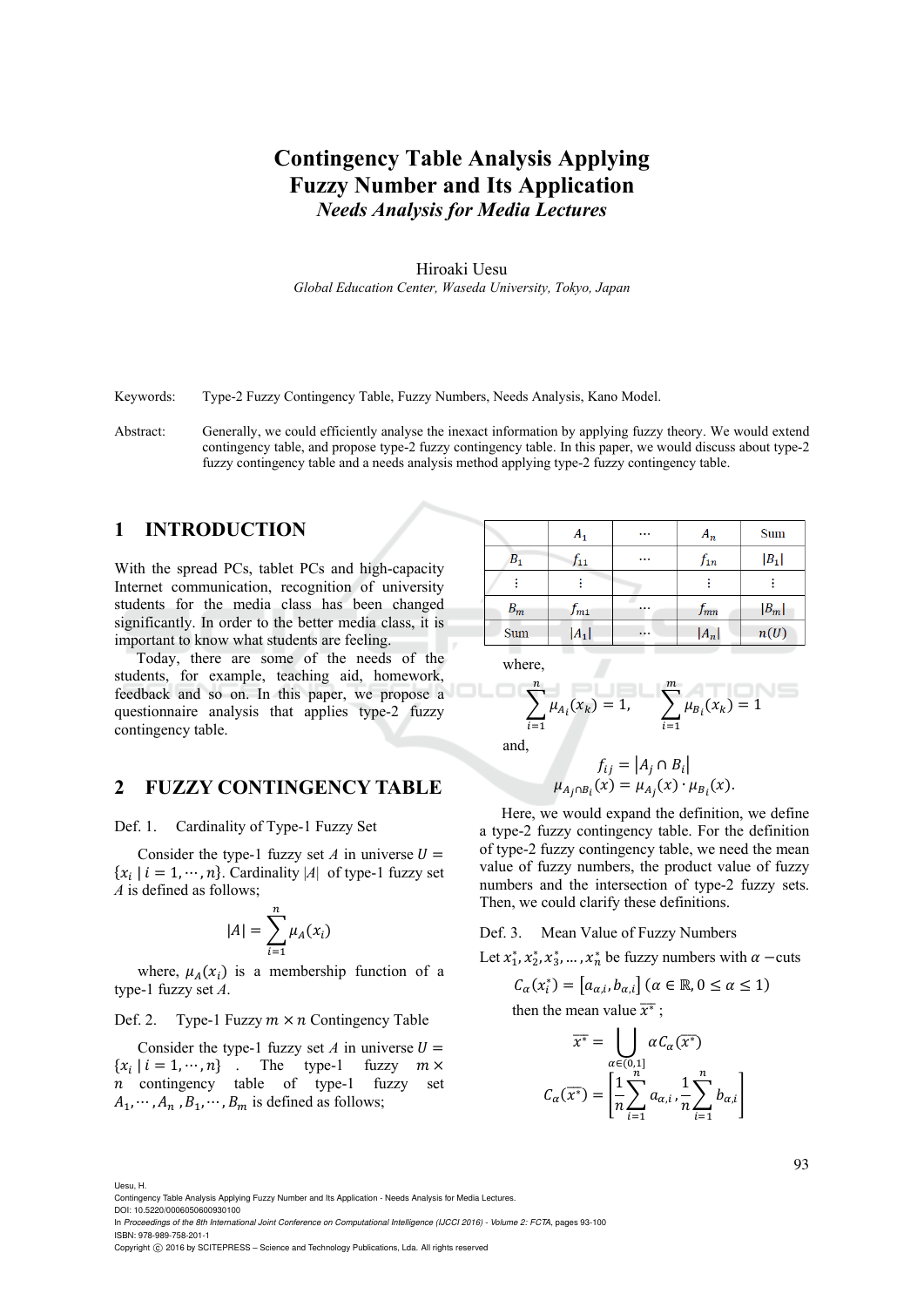#### Def. 4. Product Value of Fuzzy Numbers

Let  $u_1^*, u_2^*$  be fuzzy numbers with  $\alpha$  –cuts

$$
C_{\alpha}(u_i^*) = [a_{\alpha,i}, b_{\alpha,i}] \quad (\alpha \in \mathbb{R}, 0 \le \alpha \le 1)
$$

then the product value  $u_1^* \cdot u_2^*$ ;

$$
u_1^* \cdot u_2^* = \bigcup_{\alpha \in (0,1]} \alpha C_{\alpha} (u_1^* \cdot u_2^*)
$$
  
= 
$$
\left[ \min_{(x_1, x_2) \in C_{\alpha}(u_1^*) \times C_{\alpha}(u_2^*)} x_1 \cdot x_2, \max_{(x_1, x_2) \in C_{\alpha}(u_1^*) \times C_{\alpha}(u_2^*)} x_1 \cdot x_2 \right]
$$

Def. 5. Intersection of Type-2 Fuzzy Sets

Consider the type-2 fuzzy sets  $\tilde{A}$ ,  $\tilde{B}$  in universe  $U = \{x_i \mid i = 1, \cdots, n\};\$ 

$$
\tilde{A} = \{ (x_i, u_i^*) | i = 1, ..., n \},
$$
  

$$
\tilde{B} = \{ (x_i, v_i^*) | i = 1, ..., n \}
$$

where, let  $u_i^*$ ,  $v_i^*$  be fuzzy numbers. Then the intersection  $\tilde{A} \cap \tilde{B}$ :

$$
\tilde{A}\cap \tilde{B}=\{(x_i,u_i^*\cdot v_i^*)|i=1,\ldots,n\}
$$

Here, we would define the type-2 fuzzy contingency table by these definitions.

Def. 6. Type-2 Fuzzy  $m \times n$  Contingency Table Consider the type-2 fuzzy sets

$$
\widetilde{A_1}, \cdots, \widetilde{A_n}, \widetilde{B_1}, \cdots, \widetilde{B_m}
$$
 in universe

$$
U = \{x_i \mid i = 1, \dots, k\};
$$
  
\n
$$
\widetilde{A_p} = \{ (x_{i,p}, u_{i,p}^*) \mid i = 1, \dots, k \},
$$
  
\n
$$
\widetilde{B_q} = \{ (x_{i,q}, u_{i,q}^*) \mid i = 1, \dots, k \}
$$
  
\n
$$
(1 \le p \le n, 1 \le q \le m)
$$

|   |     | $\cdots$ |                     |
|---|-----|----------|---------------------|
| ~ |     | $\cdots$ | J 1 n               |
|   |     |          |                     |
|   | Jm1 | $\cdots$ | -----<br><i>Jmn</i> |

where, let  $\overline{f_{ij}}$  be mean value  $\overline{u^* \cdot v^*}$  of grades of intersection  $\widetilde{A}_i$ ,  $\widetilde{B}_j$ .

#### Def. 7. Entropy of Fuzzy Number

Let  $v^*$  be fuzzy numbers with membership function  $\mu_{v^*}(x)$ , then the entropy  $S(v^*)$  of fuzzy number  $v^*$ ;

$$
S(v^*) = \int_{-\infty}^{\infty} D(\mu_{v^*}(x)) dx
$$
  

$$
D(u)
$$
  

$$
= \begin{cases} -u \log u - (1-u) \log(1-u) & , 0 < u < 1 \\ 0 & , otherwise \end{cases}
$$

## **3 ANALYSIS METHOD**

The Kano model<sup>[1]</sup> is a theory of product development and customer satisfaction developed in the 1980s by Professor Noriaki Kano, which classifies customer preferences into five categories.



Figure 1: Kano Model Illustrated.

- Must Be (Expected Quality): Requirement that can dissatisfy (expected, but cannot increase satisfaction)
- One-Dimensional (Desired Quality): The more of these requirements that are met, the more a client is satisfied
- Delighters (Excited Quality): If the requirement is absent, it does not cause dissatisfaction, but it will delight clients if present
- Indifferent: Client is indifferent to whether the feature is present or not
- Reverse: Feature actually causes dissatisfaction

The authors propose a method to analyse Kano model style questionnaire to the media classroom, analysed by type-2 fuzzy  $m \times n$  contingency table.

1.We execute questionnaire, we ask two questions for one requirement. Two questions are a positive question and a negative question.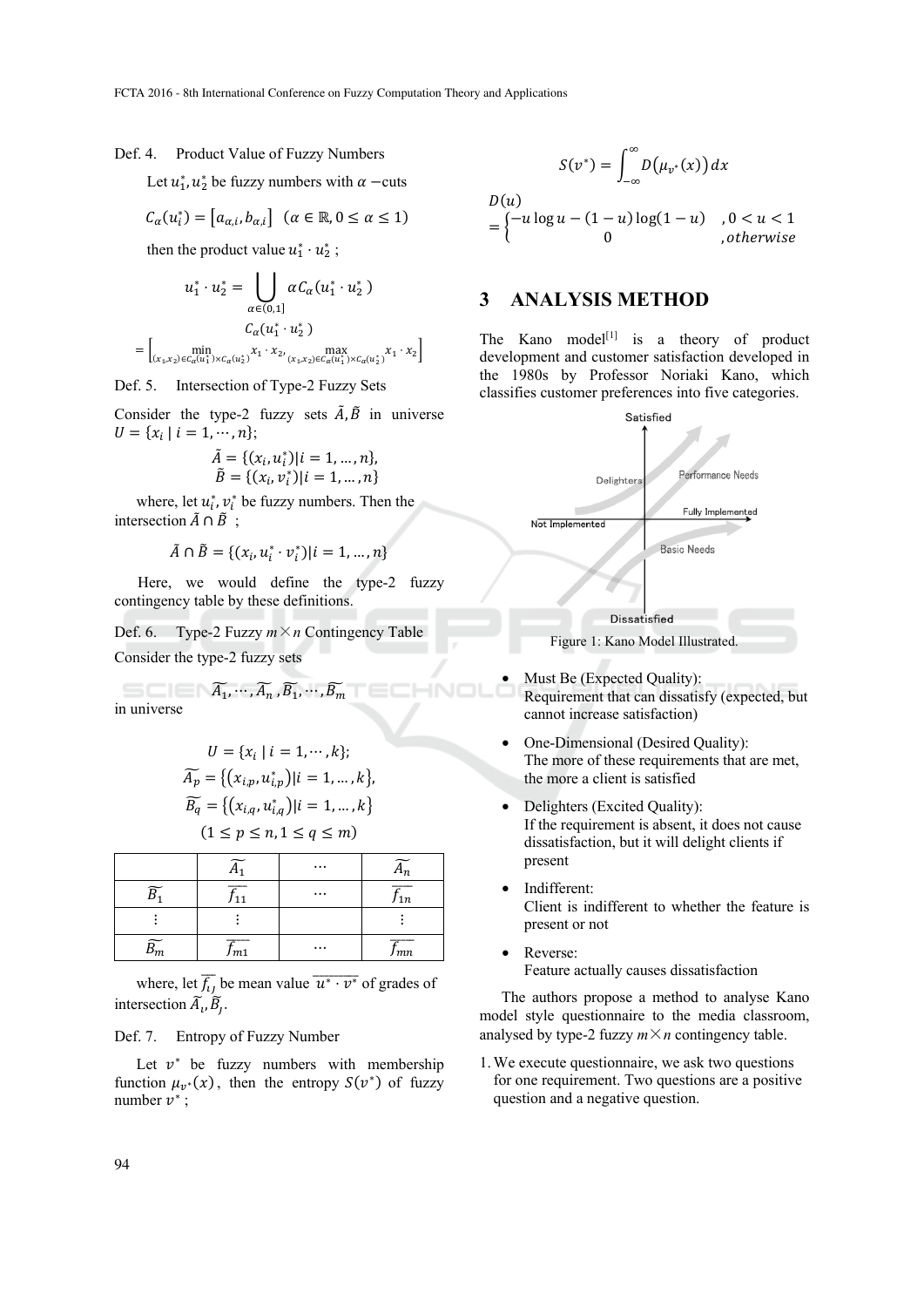- Positive question: "How does customer feel if the requirement can be met?"
- Negative question: " How does customer feel if the requirement can't be met?"

And, we prepare the answer choices of 13 steps to each question.



Figure 2: Positive Question and Negative Question.

2.We count the answer of questionnaire by fuzzy number, and create type-2 fuzzy sets.

For example, when a student  $S_1$  checks for second step (Fig.3.), we interpret as follows:

The degree of truth of the statement "a student

 $S_1$  answers 'I like it that way' " is grade  $\frac{2}{3}$  $rac{2}{3}$ , the degree of truth of the statement "a student  $S_1$ answers 'I am expecting it to be that way'" is  $\frac{1}{3}$ grade  $\frac{\widetilde{1}}{3}$ .



Figure 3: Example.

Here, we define a membership function  $\mu_{\tilde{a}}(x)$ of the fuzzy number  $\tilde{a}$  as follows:

$$
\mu_{\tilde{a}}(x) = \max\{0, 1 - |3(x - a)|\}
$$



Figure 4: Membership Function  $\mu_{\tilde{\imath}}(x)$ . య

3.We create a 5×5 fuzzy contingency table(Table I.)

For example, let  $\overline{f_{23}}$  be mean value of grades of intersection "Expect(Functional)" and "Neutral(Dysfunctional)". Consider the type-2 fuzzy sets  $\widetilde{A_2}$ ,  $\widetilde{B_3}$  in universe  $U = \{x_1, x_2\}$ . If "Expect(Functional)" :  $\widetilde{A_2} = \left\{ \left( x_1, \frac{3}{3} \right) \right\}$  $\left(\frac{2}{3}\right)$ ,  $\left(x_2, \frac{1}{3}\right)$  $\left(\frac{1}{3}\right)$ "Neutral(Dysfunctional)":  $\widetilde{B_3} = \{(x_1, \tilde{1}), (x_2, \frac{\tilde{2}}{3})\}$ ଷ  $\left(\frac{2}{5}\right)$ , then  $\widetilde{A_2} \cap \widetilde{B_3} = \left\{ \left( x_1, \frac{3}{2} \right) \right\}$  $\frac{\widetilde{2}}{3} * \widetilde{1}$ ,  $\left(x_2, \frac{\widetilde{1}}{3}\right)$  $\frac{\widetilde{1}}{3} * \frac{\widetilde{2}}{3}$  $\left\{\frac{z}{2}\right\}$ , and the

membership function of fuzzy number  $\frac{3}{3} * \tilde{1}$  and  $rac{1}{3} * \frac{2}{3}$  as follows:

ଵ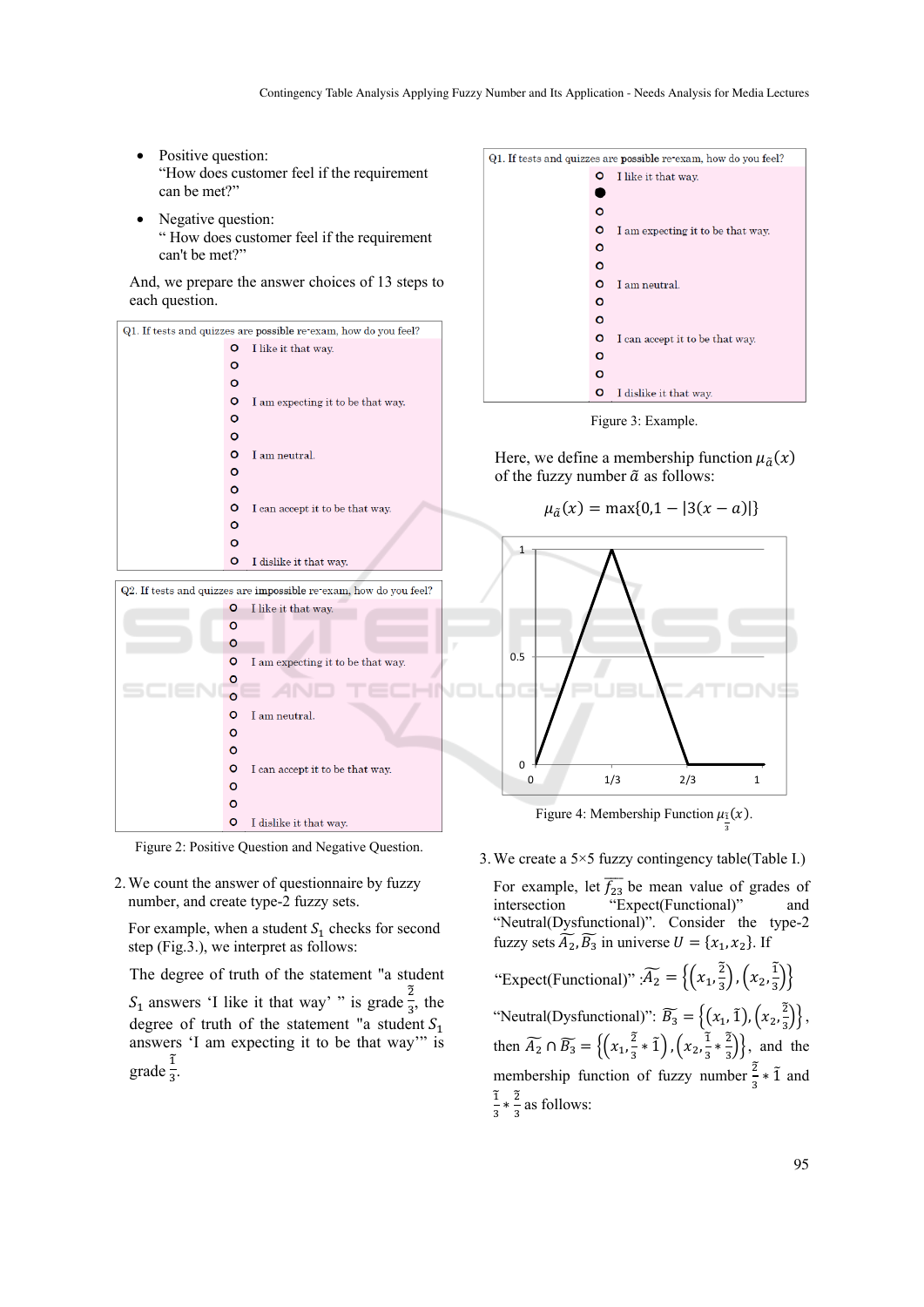|  |  |  | Table 1: 5×5 Fuzzy Contingency Table. |  |
|--|--|--|---------------------------------------|--|
|--|--|--|---------------------------------------|--|

| Functional\Dysfunctional | Like                  | <b>Expect</b>         | Neutral               | Tolerate              | <b>Dislike</b>                 |
|--------------------------|-----------------------|-----------------------|-----------------------|-----------------------|--------------------------------|
| Like                     | $\overline{f_{11}^*}$ | $\overline{f_{12}^*}$ | $\overline{f_{13}^*}$ | $\overline{f_{14}^*}$ | $\overline{f^*_{15}}$          |
| <b>Expect</b>            | $\overline{f^*_{21}}$ | $\overline{f^*_{22}}$ | $\overline{f^*_{23}}$ | $\overline{f_{24}^*}$ | $\overline{f^*_{25}}$          |
| Neutral                  | $\overline{f^*_{31}}$ | $\overline{f^*_{32}}$ | $\overline{f_{33}^*}$ | $\overline{f_{34}^*}$ | $\overline{f^*_{35}}$          |
| Tolerate                 | $\overline{f_{41}^*}$ | $\overline{f_{42}^*}$ | $\overline{f_{43}^*}$ | $\overline{f^*_{44}}$ | $\overline{f^*_{45}}$          |
| <b>Dislike</b>           | $f_{51}^*$            | $\overline{f^*_{52}}$ | $f^*_{53}$            | $f^*_{54}$            | $f^*_{\scriptscriptstyle{55}}$ |



Figure 5: Membership Function  $\mu_{\frac{3}{3}*\tilde{1}}(x)$ .



Figure 6: Membership Function  $\mu_{\tilde{\chi}^2}(\tilde{x})$ .

Fuzzy number  $\frac{2}{3}$  \* 1 with  $\alpha$  –cuts

$$
C_{\alpha}\left(\frac{\tilde{2}}{3} \ast \tilde{1}\right) = \left[\frac{\alpha^2 + 3\alpha + 2}{9}, \frac{\alpha^2 - 7\alpha + 12}{9}\right]
$$

and fuzzy number  $\frac{1}{3} \times \frac{2}{3}$  with  $\alpha$  –cuts

$$
C_{\alpha}\left(\frac{\tilde{1}}{3} \ast \frac{\tilde{2}}{3}\right) = \left[\frac{\alpha^2 + \alpha}{9}, \frac{\alpha^2 - 5\alpha + 6}{9}\right]
$$

then,  $\alpha$  –cuts of  $\overline{f_{23}}$  is calculated as follows:



Figure 7: Membership Function  $\mu_{\overline{f_{23}}}(x)$ .

4. From  $5 \times 5$  fuzzy contingency table, we create a cardinality table(Table II.).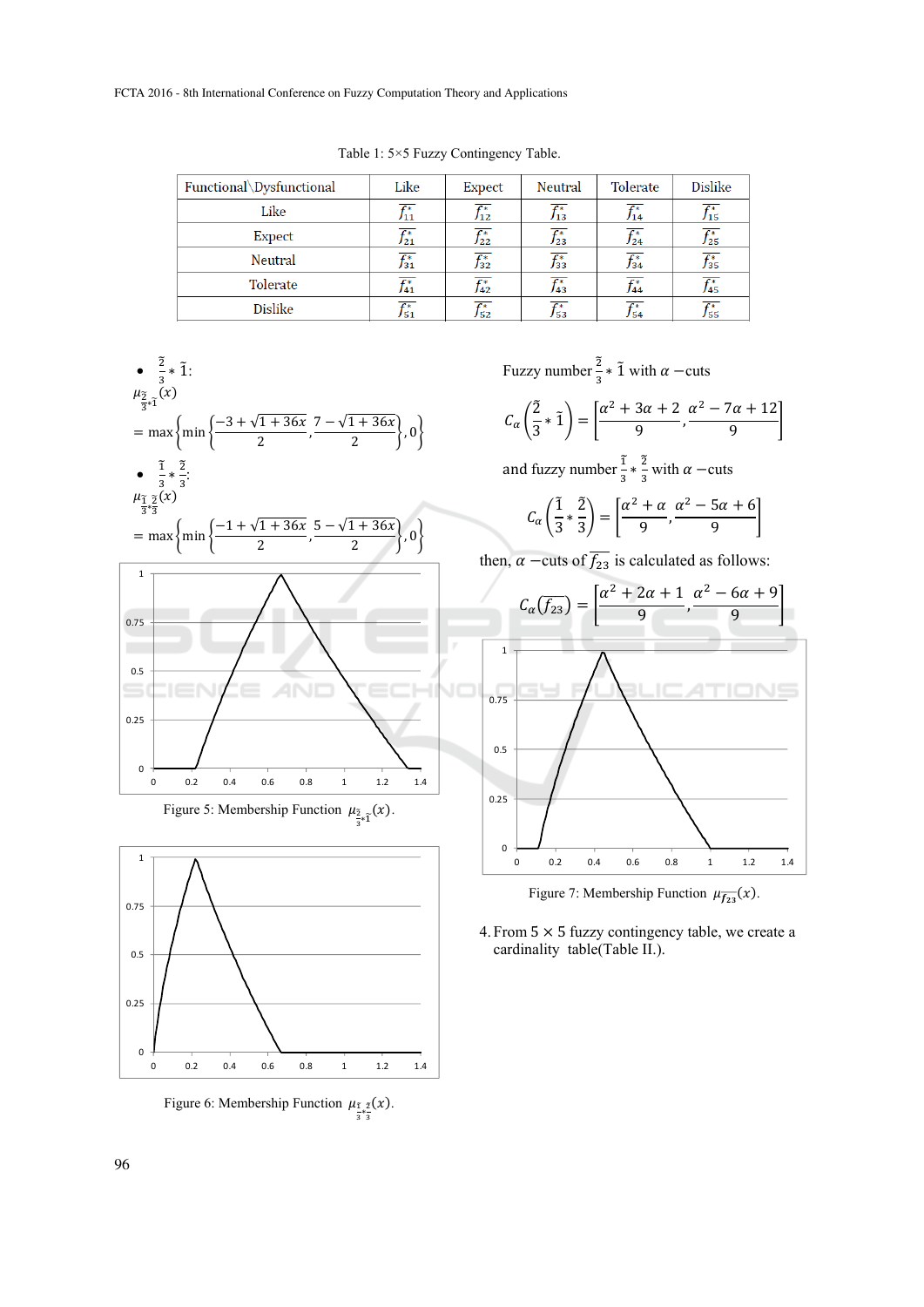Table 2: Cardinality Table.

| Dysfunctional       |                  |                  |                  |                  | Functional |                     |
|---------------------|------------------|------------------|------------------|------------------|------------|---------------------|
| One-<br>Dimensional | Must-Have        | Attractive       | Indifferent      | Attractive       | Must-Have  | One-<br>Dimensional |
| $\overline{a^*}$    | $\overline{b^*}$ | $\overline{c^*}$ | $\overline{d^*}$ | $\overline{e^*}$ | r*         | $g^*$               |

Where, Let  $\overline{f_{ij}^*}$  be fuzzy numbers with  $\alpha$  –cuts;

$$
C_{\alpha}(\overline{f_{ij}}) = [a_{\alpha,ij}, b_{\alpha,ij}] \ (\alpha \in \mathbb{R}, 0 \le \alpha \le 1)
$$

then,

$$
\overline{a^*} = \overline{f_{51}^*},
$$
\n
$$
\overline{a^*} = \overline{f_{51}^*},
$$
\n
$$
\begin{cases}\n\overline{b^*} = \bigcup_{\alpha \in (0,1]} \alpha C_{\alpha}(\overline{x_b^*}) \\
C_{\alpha}(\overline{x_b^*}) = \left[\sum_{j=2}^4 a_{\alpha,5j}, \sum_{j=2}^4 b_{\alpha,5j}\right]^\prime, \\
\overline{c^*} = \bigcup_{\alpha \in (0,1]} \alpha C_{\alpha}(\overline{x_c^*}) \\
\overline{c_{\alpha}(\overline{x_c^*})} = \left[\sum_{i=2}^4 a_{\alpha,i1}, \sum_{i=2}^4 b_{\alpha,i1}\right]^\prime\n\end{cases}
$$
\n
$$
\begin{cases}\n\overline{a^*} = \bigcup_{\alpha \in (0,1]} \alpha C_{\alpha}(\overline{x_a^*}) \\
C_{\alpha}(\overline{x_a^*}) = \left[\sum_{i=2}^4 \sum_{j=2}^4 a_{\alpha,ij}, \sum_{i=2}^4 \sum_{j=2}^4 b_{\alpha,ij}\right]^\prime, \\
\overline{c_{\alpha}(\overline{x_c^*})} = \left[\sum_{j=2}^4 a_{\alpha,5j}, \sum_{i=2}^4 b_{\alpha,is}\right]^\prime\n\end{cases}
$$
\n
$$
\begin{cases}\n\overline{c^*} = \bigcup_{\alpha \in (0,1]} \alpha C_{\alpha}(\overline{x_c^*}) \\
C_{\alpha}(\overline{x_c^*}) = \left[\sum_{i=2}^4 a_{\alpha,i5}, \sum_{i=2}^4 b_{\alpha,i5}\right]^\prime\n\end{cases}
$$

5. From a cardinality table, we calculate the fuzzy weighted average. These weights are as follows:

| weight | input | conclusion                                         |
|--------|-------|----------------------------------------------------|
|        |       |                                                    |
| $-1$   | O(N)  | not actively implement this requirement            |
| $-2/3$ | M(N)  | not implement as much as possible this requirement |
| $-1/3$ | A(N)  | can afford to not implement this requirement       |
| 0      |       | can't decided either way                           |
| 1/3    | A(P)  | can afford to implement this requirement           |
| 2/3    | M(P)  | implement as much as possible this requirement     |
|        | O(P)  | actively implement this requirement                |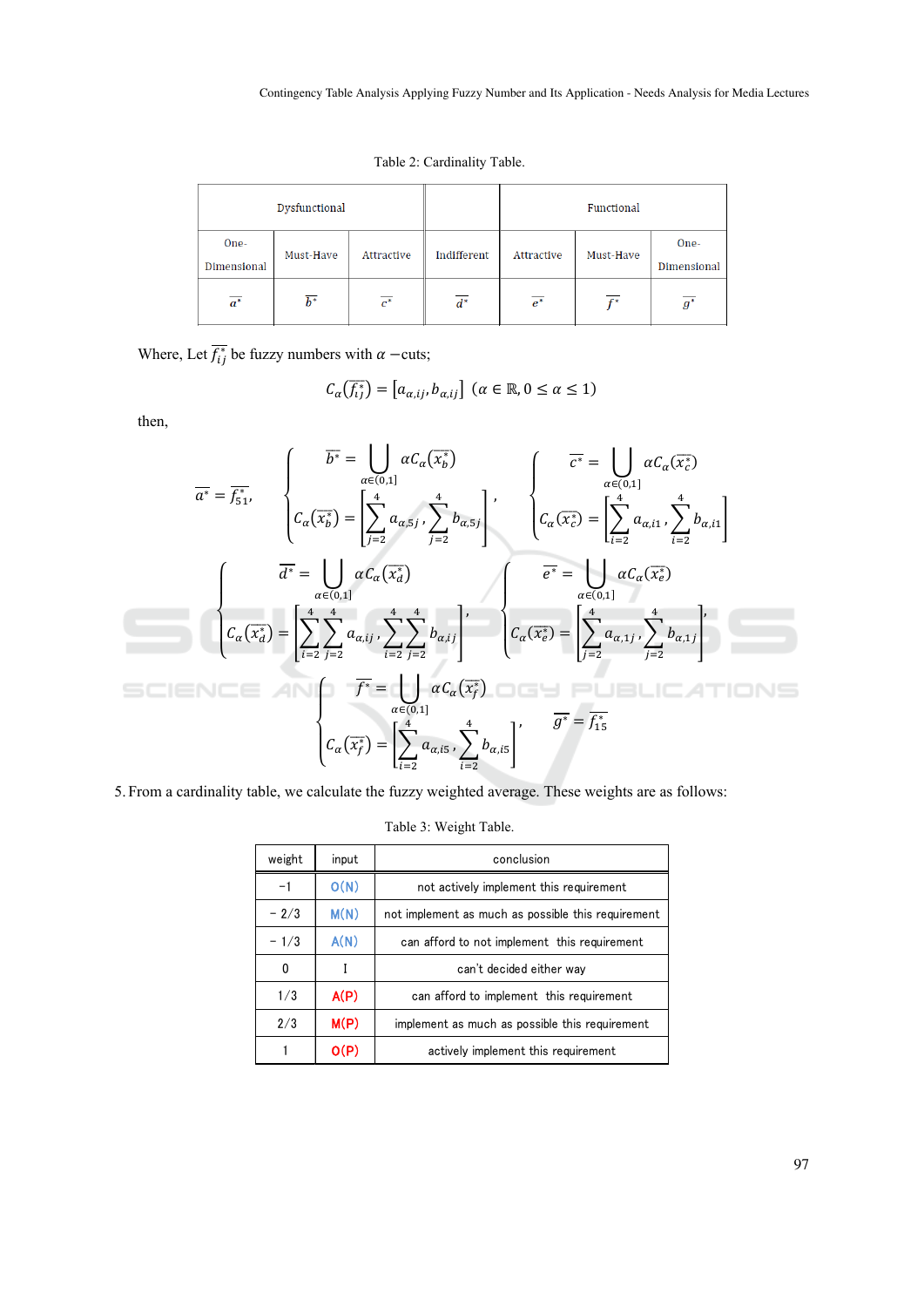The weight are fuzzy number  $\tilde{a}$ , the membership function is defined as follows:



Figure 8: Membership Functions of weight.

We determine a comprehensive evaluation from this fuzzy weighted average.

# **4 APPLICATION**

We executed questionnaires about the function for the media class for 244 students.

### **Questionnaires:**

| 01.02:    | ToDo list                                                               |
|-----------|-------------------------------------------------------------------------|
| $Q3,Q4$ : | Reminder Mail                                                           |
| 05.06:    | Test's Deadline                                                         |
|           | Q1: If subject "Mathematical Basics Plus" is displayed on the ToDo list |

|  |              | during class period, How do you feel?                                       |
|--|--------------|-----------------------------------------------------------------------------|
|  |              | O I like it that way.                                                       |
|  | O            |                                                                             |
|  | $\bullet$    |                                                                             |
|  | ۰            | I am expecting it to be that way.                                           |
|  | ۰            |                                                                             |
|  | $\circ$      |                                                                             |
|  | ۰            | I am neutral.                                                               |
|  | O            |                                                                             |
|  | $\bullet$    |                                                                             |
|  | ۰            | I can accept it to be that way.                                             |
|  | $\circ$      |                                                                             |
|  | $\circ$<br>۰ |                                                                             |
|  |              | I dislike it that way.                                                      |
|  |              | Q2: If subject "Mathematical Basics Plus" is not displayed on the ToDo list |
|  |              | during class period, How do you feel?                                       |
|  |              | <b>O</b> I like it that way.                                                |
|  | $\circ$      |                                                                             |
|  | $\circ$      |                                                                             |
|  | $\circ$      | I am expecting it to be that way.                                           |
|  | $\circ$      |                                                                             |
|  | $\circ$      |                                                                             |
|  |              | O I am neutral.                                                             |
|  | $\circ$      |                                                                             |
|  | $\circ$      |                                                                             |
|  |              | O I can accept it to be that way.                                           |
|  | ٥            |                                                                             |
|  | $\circ$      |                                                                             |
|  |              | <b>Q</b> I dislike it that way                                              |

Figure 9: Questionnaires (Q1,Q2).

Then, we obtain the response table(Table IV.).

Table 4: Response Table.

| No.                     | Q <sub>1</sub> | Q2             | Q3             | Q <sub>4</sub> | Q <sub>5</sub> | Q6             |
|-------------------------|----------------|----------------|----------------|----------------|----------------|----------------|
| 1                       | 7              | 7              | 7              | 7              | 13             | 1              |
| $\overline{\mathbf{c}}$ | $\overline{7}$ | $\overline{7}$ | 10             | 4              | $\overline{7}$ | $\overline{7}$ |
| 3                       | $\overline{7}$ | $\overline{7}$ | 4              | $\overline{7}$ | 13             | $\overline{c}$ |
| 4                       | 10             | $\mathbf{1}$   | $\mathbf{1}$   | 9              | 10             | 3              |
| 5                       | $\overline{7}$ | $\overline{7}$ | $\overline{7}$ | $\overline{7}$ | $\overline{7}$ | $\overline{7}$ |
| 6                       | $\overline{7}$ | $\overline{7}$ | $\overline{7}$ | $\overline{7}$ | $\overline{7}$ | $\overline{7}$ |
| 7                       | $\overline{7}$ | 12             | $\overline{7}$ | $\overline{7}$ | 3              | 8              |
| 8                       | $\overline{7}$ | $\overline{7}$ | 11             | 3              | $\overline{7}$ | $\overline{7}$ |
| 9                       | 11             | 6              | 10             | 4              | $\overline{7}$ | $\overline{7}$ |
| 10                      | $\mathbf{1}$   | 10             | 1              | 10             | $\overline{7}$ | $\overline{7}$ |
| 11                      | $\overline{7}$ | $\overline{7}$ | 1              | $\overline{7}$ | 8              | 1              |
| 12                      | $\overline{7}$ | $\overline{7}$ | 4              | 10             | 13             | 1              |
| 13                      | 1              | 10             | 1              | 10             | 10             | 1              |
| 14                      | 1              | 13             | 1              | 13             | 13             | 1              |
| 15                      | $\overline{7}$ | 7              | 7              | $\overline{7}$ | 9              | 6              |
|                         | ۰              |                |                | ᢦ              | ᢦ              |                |
| 234                     | 2              | 10             | 6              | $\overline{7}$ | $\overline{7}$ | 7              |
| 235                     | 1              | 13             | 1              | 13             | $\overline{7}$ | $\overline{7}$ |
| 236                     | $\overline{7}$ | $\overline{7}$ | $\overline{7}$ | 10             | 12             | $\overline{c}$ |
| 237                     | $\overline{7}$ | $\overline{7}$ | 1              | 13             | $\overline{7}$ | $\overline{7}$ |
| 238                     | 1              | $\mathbf{1}$   | 1              | $\mathbf{1}$   | 1              | $\mathbf{1}$   |
| 239                     | 0              | 0              | 0              | 0              | 0              | $\mathbf 0$    |
| 240                     | $\overline{7}$ | $\overline{7}$ | $\overline{2}$ | 10             | $\overline{7}$ | $\overline{7}$ |
| 241                     | $\overline{7}$ | $\overline{7}$ | $\overline{7}$ | $\overline{7}$ | $\overline{7}$ | 7              |
| 242                     | $\overline{7}$ | $\overline{7}$ | $\overline{2}$ | $\overline{7}$ | $\overline{7}$ | $\overline{7}$ |
| 243                     | $\overline{7}$ | 7              | 6              | $\overline{7}$ | $\overline{7}$ | 7              |
| 244                     | $\overline{7}$ | $\overline{7}$ | $\mathbf{1}$   | 10             | 10             | $\overline{2}$ |

By using the previous method, we obtain a cardinality table (Table V.).

Next, we calculate the fuzzy weighted average.



Figure 10: Fuzzy Weighted Average.

Then, we determine a comprehensive evaluation by calculating gravity of this fuzzy weighted average.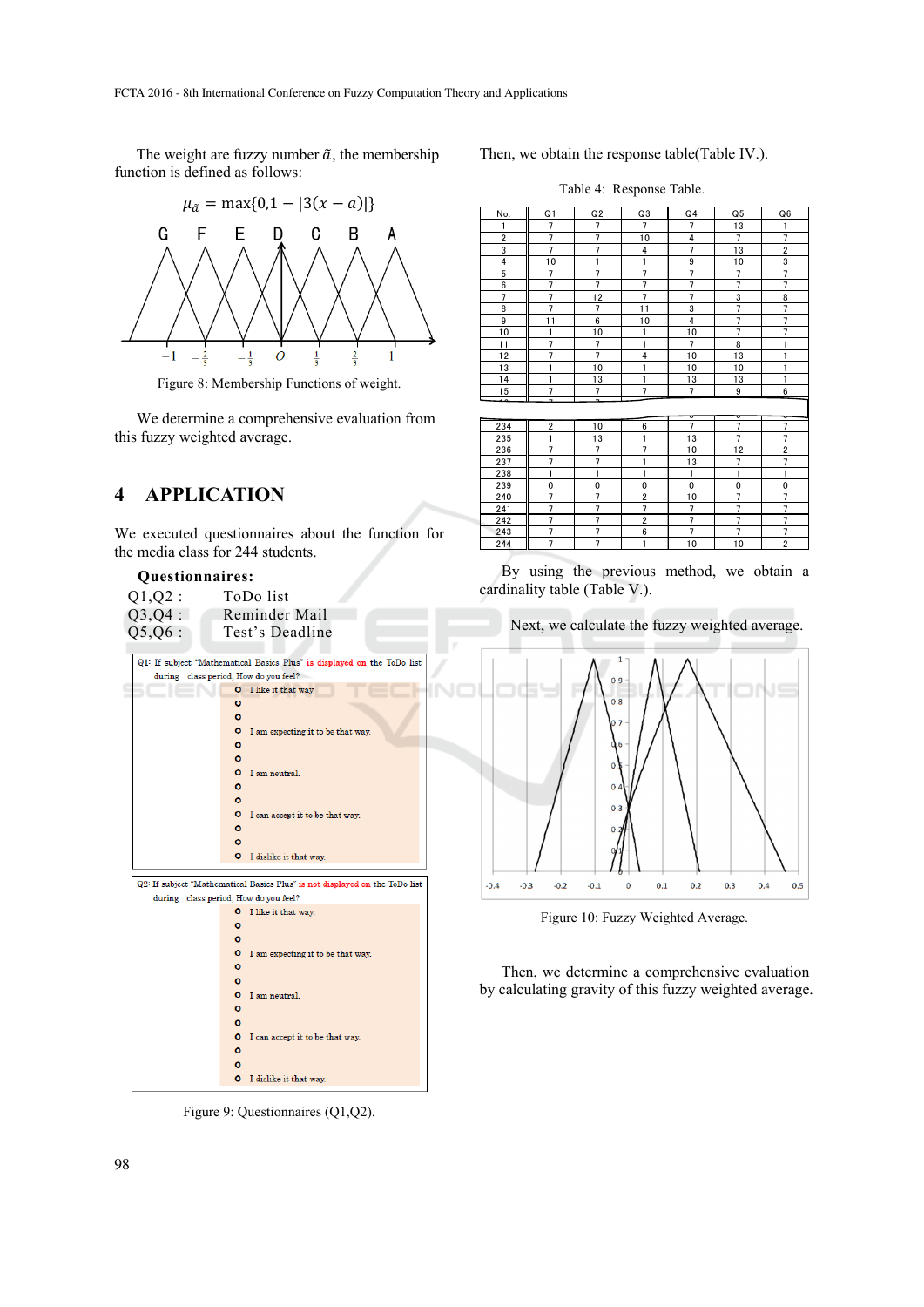

Table 5: Cardinality Table (Q1,Q2).

| Table 6: Result.     |                  |                  |                    |  |  |  |  |
|----------------------|------------------|------------------|--------------------|--|--|--|--|
|                      | <b>ToDo List</b> | Reminder<br>Mail | Test's<br>Deadline |  |  |  |  |
| Weighted<br>Average  | 0.078324         | 0.173297         | $-0.10338$         |  |  |  |  |
| Center of<br>Gravity | 0.084673         | 0.188755         | $-0.11257$         |  |  |  |  |
| Fuzzy<br>Entropy     | 0.170076         | 0.372188         | 0.222228           |  |  |  |  |

# **5 CONCLUSION**

We executed a needs analysis of the students applying type-2 fuzzy  $5 \times 5$  contingency table. As a result, it was able to confirm its effectiveness as a method. Further, we would like to improve analytical methods in the future.

This paper is a part of the outcome of research performed under a Waseda University Grant for Special Research Projects (Project number: 2016B-310).

## **REFERENCES**

- N. Kano, N. Seraku, F. Takahashi, S. Tsuji: Attractive quality and must-be quality, *Journal of the Japanese Society for Quality Control 14(2), pp. 39-48, 1984 (in Japanese).*
- M. Rashid, J. Tamaki, A. M. M. S. Ullah, and A. Kubo: A Kano Model Based Linguistic Application for Customer Needs Analysis, *International Journal of Engineering Business Management, Vol.3, No.2, pp. 30-36, 2011.*
- H. Uesu, S. Takagi: An analysis of students' needs for undergraduate mathematics lectures through the Kano model, *Japan Society for Fuzzy Theory and Intelligent Informatics Soft Science Workshop, pp. 87-88, 2014 (in Japanese).*
- H. Uesu: Students' needs analysis for media lectures applying Kano model, Japan Society for Fuzzy Theory and Intelligent Informatics Soft Science Workshop, pp. 89-90, 2014(in Japanese).
- H. Uesu: Needs Analysis for Media Lectures Applying Kano Model, Japan Society for Fuzzy Theory and Intelligent Informatics Fuzzy System Symposium, pp. 208-211, 2014(in Japanese).
- H. Uesu, S. Kanagawa: Student Needs Analysis Applying Fuzzy Contingency Table, *the 27th Annual Conference of Biomedical Fuzzy System Association, pp. 45-46, 2014.*